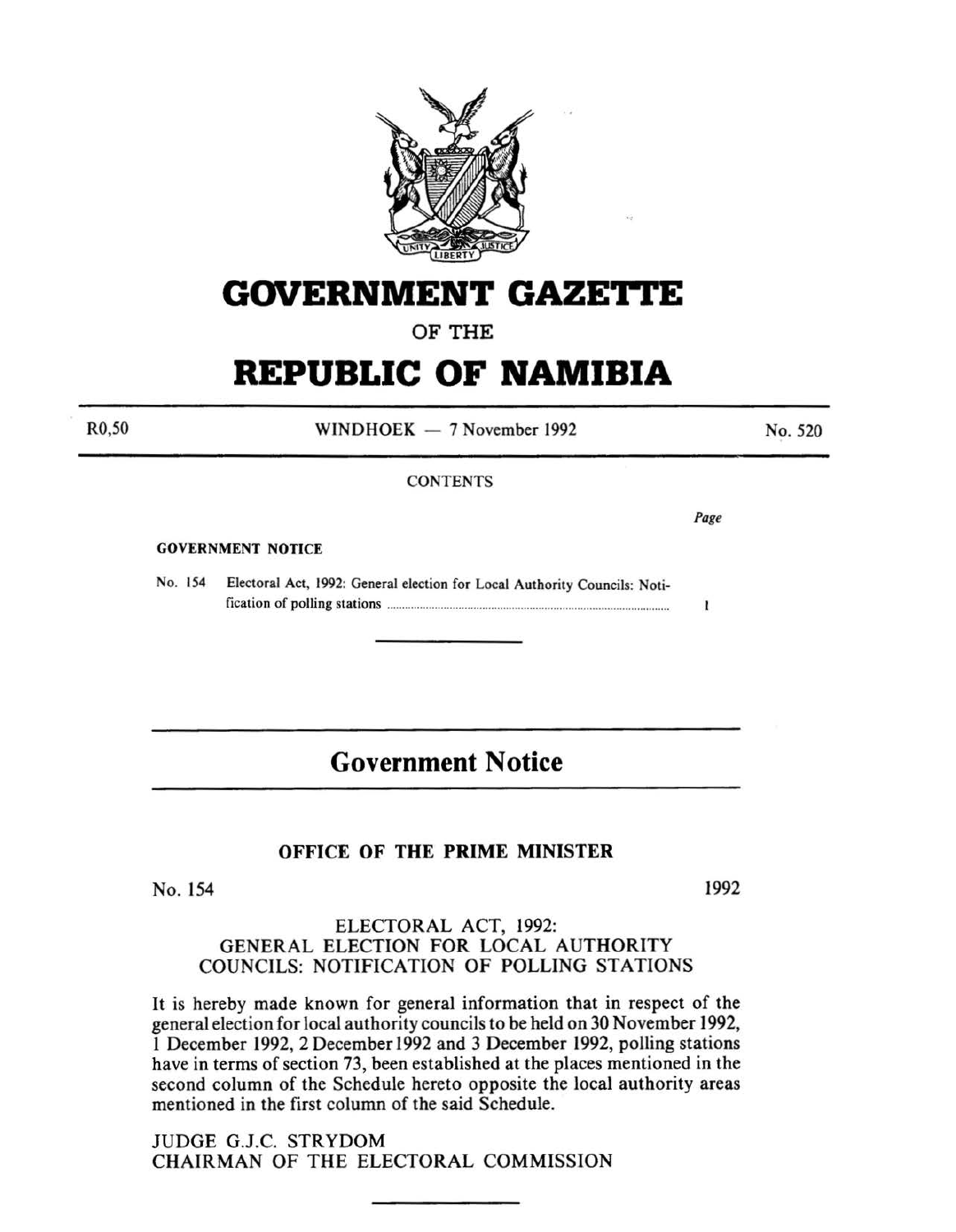| Local authority area for local authority<br>council | <b>Polling Stations</b>                                                                            |  |
|-----------------------------------------------------|----------------------------------------------------------------------------------------------------|--|
| <b>Arandis</b>                                      | 1. Town Hall, Arandis                                                                              |  |
| Aranos                                              | 1. Magistrate's Court, Aranos                                                                      |  |
| Ariamsvlei                                          | 1. Magistrate's Court, Ariamsvlei                                                                  |  |
| Aus                                                 | 1. Magistrate's Court, Aus                                                                         |  |
| Berseba                                             | 1. Board Room, Regional Office, Berseba                                                            |  |
| <b>Bethanie</b>                                     | 1. Magistrate's Court, Bethanie                                                                    |  |
| Gibeon                                              | 1. Board Room, Regional Office, Gibeon                                                             |  |
| Gobabis                                             | 1. Government Offices, Gobabis<br>2. Municipal Offices, Epako<br>3. Municipal Offices, Nossobville |  |
| Gochas                                              | 1. Dining Hall, Pally Cartstens Primary<br>School Hostel, Gochas                                   |  |
| Grootfontein                                        | 1. Agricultural Hall, Showgrounds<br>Grootfontein<br>2. Municipal Hall, Omulunga                   |  |
| Grünau                                              | 1. Hotel Hall, Grünau                                                                              |  |
| Hentiesbaai                                         | 1. Community Centre, Hentiesbaai                                                                   |  |
| Kalkfeld                                            | 1. Peri-Urban Development Board,<br>Kalkfeld                                                       |  |
| Kalkrand                                            | 1. Aurora Mini Market, Kalkrand                                                                    |  |
| Kamanjab                                            | 1. Magistrate's Court, Kamanjab                                                                    |  |
| Karasburg                                           | 1. Town Hall, Karasburg<br>2. Municipal Hall, Westerkim                                            |  |
| Karibib                                             | 1. Town Hall, Karibib                                                                              |  |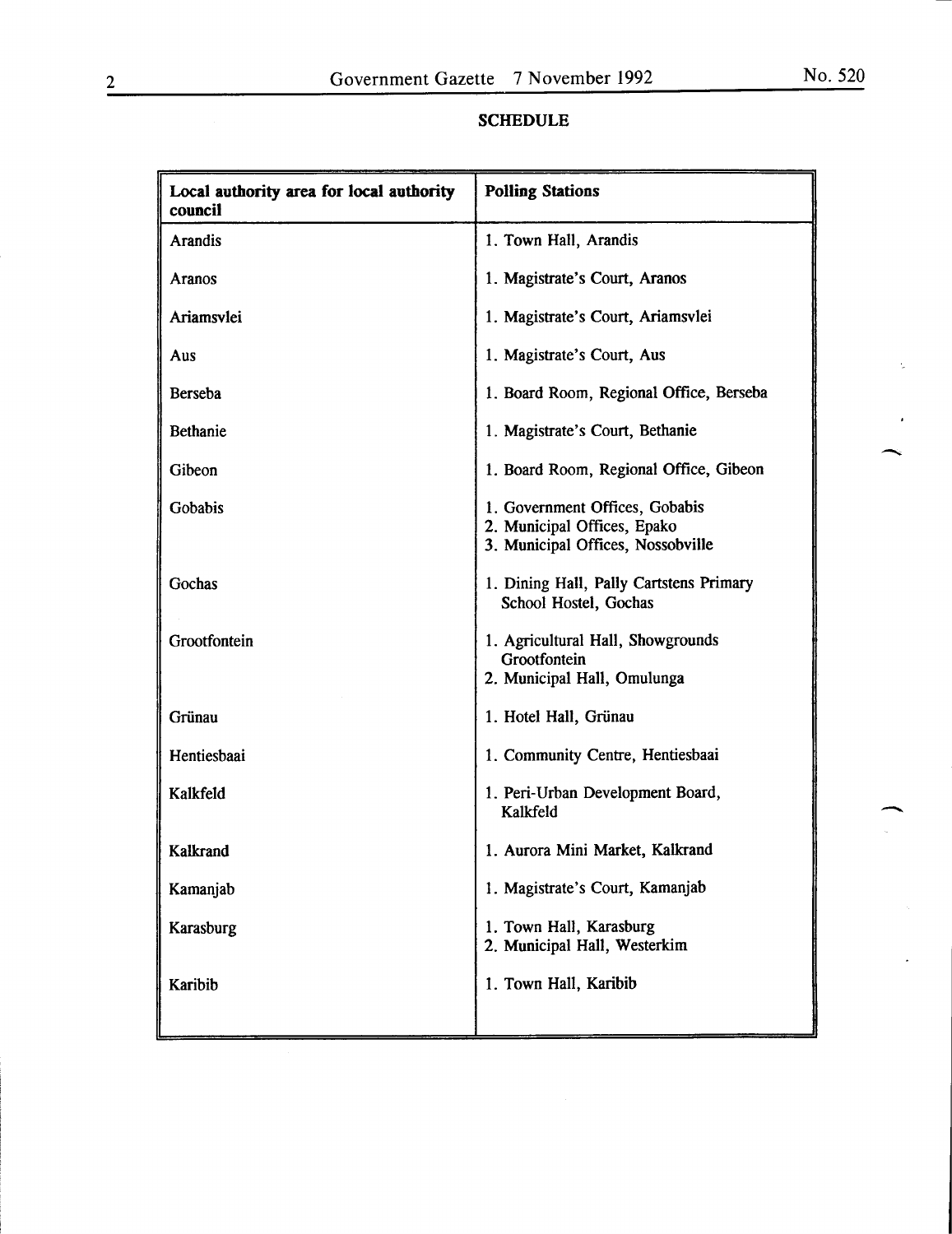$\bullet$ 

| Local authority area for local authority<br>council | <b>Polling Stations</b>                                                                                                                          |
|-----------------------------------------------------|--------------------------------------------------------------------------------------------------------------------------------------------------|
| Katima Mulilo                                       | 1. Old Legislative Assembly Hall,<br>Ngwezi                                                                                                      |
| Keetmanshoop                                        | 1. Magistrate's Court, Keetmanshoop<br>2. Municipal Office, Tseiblaagte<br>3. Municipal Hall, Krönlein                                           |
| Khorixas                                            | 1. Community Hall, Khorixas                                                                                                                      |
| Koës                                                | 1. Magistrate's Court, Koës                                                                                                                      |
| Leonardville                                        | 1. Peri-Urban Development Board,<br>Leonardville                                                                                                 |
| Lüderitz                                            | 1. Turnhalle Hall, Lüderitz<br>2. Municipal Office, Benguella<br>3. Municipal Office, Nautilus                                                   |
| Maltahöhe                                           | 1. Magistrate's Court, Maltahöhe                                                                                                                 |
| Mariental                                           | 1. Persianer Hall, Mariental<br>2. Municipal Hall, Aimablaagte                                                                                   |
| Noordoewer                                          | 1. E.H.W. Baard School Hall,<br>Noordoewer                                                                                                       |
| Okahandja                                           | 1. Municipal Hall, Okahandja<br>2. Municipal Hall, Nau-Aib<br>3. Veddersdal School Hall, Veddersdal                                              |
| Okakarara                                           | 1. Community Hall, Okakarara                                                                                                                     |
| Omaruru                                             | 1. Old Hostel, Main Street, Omaruru<br>2. Municipal Office, Ozondje                                                                              |
| Ondangwa                                            | 1. Conference Hall, Office of the Regional<br>Commissioner, Ondangwa<br>2. Oluno Community Hall, Oluno                                           |
| Ongwediva                                           | 1. Ongwediva Training College,<br>Ongwediva<br>2. Gabriël Taapopi Secondary School,                                                              |
| Opuwo                                               | Ongwediva                                                                                                                                        |
| Oshakati                                            | 1. Veterinary Services Hall, Opuwo                                                                                                               |
|                                                     | 1. Conference Hall, Regional<br>Commissioner, Oshakati<br>2. Oshakati Combined School, Oshakati<br>3. Okahandjengedi Primary School,<br>Oshakati |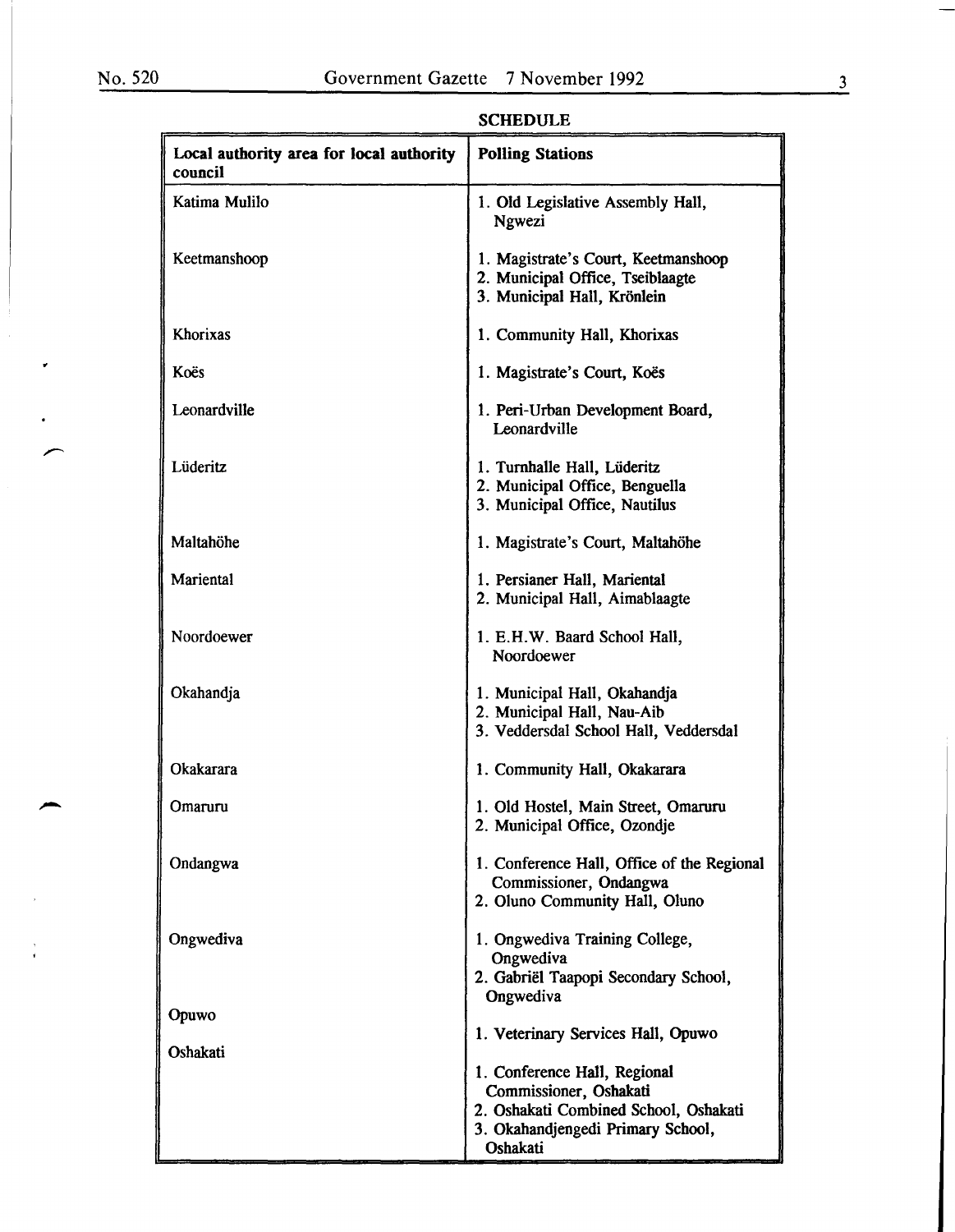| Local authority area for local authority<br>council | <b>Polling Stations</b>                                                                                                                                                                                                                                                                                                                                                                          |
|-----------------------------------------------------|--------------------------------------------------------------------------------------------------------------------------------------------------------------------------------------------------------------------------------------------------------------------------------------------------------------------------------------------------------------------------------------------------|
| Otavi                                               | 1. Town Hall, Otavi                                                                                                                                                                                                                                                                                                                                                                              |
| Outjo                                               | 1. Outjo High School, Outjo<br>2. Municipal Office, Etoshapoort                                                                                                                                                                                                                                                                                                                                  |
| Otjiwarongo                                         | 1. Swanevelder Hall, Otjiwarongo<br>2. Paresis Hall, Otjiwarongo                                                                                                                                                                                                                                                                                                                                 |
| Rehoboth                                            | 1. Agricultural Office, Rehoboth<br>2. Oanob Hall, Rehoboth<br>3. Hermanus van Wyk Hall, Rehoboth                                                                                                                                                                                                                                                                                                |
| Rundu                                               | 1. Dr. Romanus Kampungu Secondary<br>School Hall, Rundu<br>2. Sauyema Primary School Hall,<br>Rundu                                                                                                                                                                                                                                                                                              |
| Stampriet                                           | 1. Board Room, Peri-Urban Development<br>Board, Stampriet                                                                                                                                                                                                                                                                                                                                        |
| Swakopmund                                          | 1. Woermann House, Swakopmund<br>2. Municipal Office, Mondesa                                                                                                                                                                                                                                                                                                                                    |
| <b>Tses</b>                                         | 3. Community Hall, Tamariskia<br>1. Board Room, Regional Office, Tses                                                                                                                                                                                                                                                                                                                            |
| Tsumeb                                              | 1. Magistrate's Court, Tsumeb<br>2. Nomtsoub Community Hall, Nomtsoub                                                                                                                                                                                                                                                                                                                            |
| <b>Uis</b>                                          | 1. Conference Room, Ministry of Local<br>Government and Housing, Uis                                                                                                                                                                                                                                                                                                                             |
| <b>Usakos</b>                                       | 1. Magistrate's Court, Usakos                                                                                                                                                                                                                                                                                                                                                                    |
| Warmbad<br>Windhoek                                 | 1. Board Room, Peri-Urban Development                                                                                                                                                                                                                                                                                                                                                            |
|                                                     | Board, Warmbad<br>1. Wanaheda Primary School, Wanaheda<br>2. Hakahana Community Hall, Hakahana<br>3. Namibia Women's Centre, Hakahana<br>4. Namutoni Primary School, Katutura<br>5. Jan Jonker Afrikaner Primary School,<br>Katutura<br>6. Katutura Community Hall, Katutura<br>7. Moses van der Bijl Primary School,<br>Katutura<br>8. A Shipena School Hall, Soweto<br>9. CCN Building, Soweto |